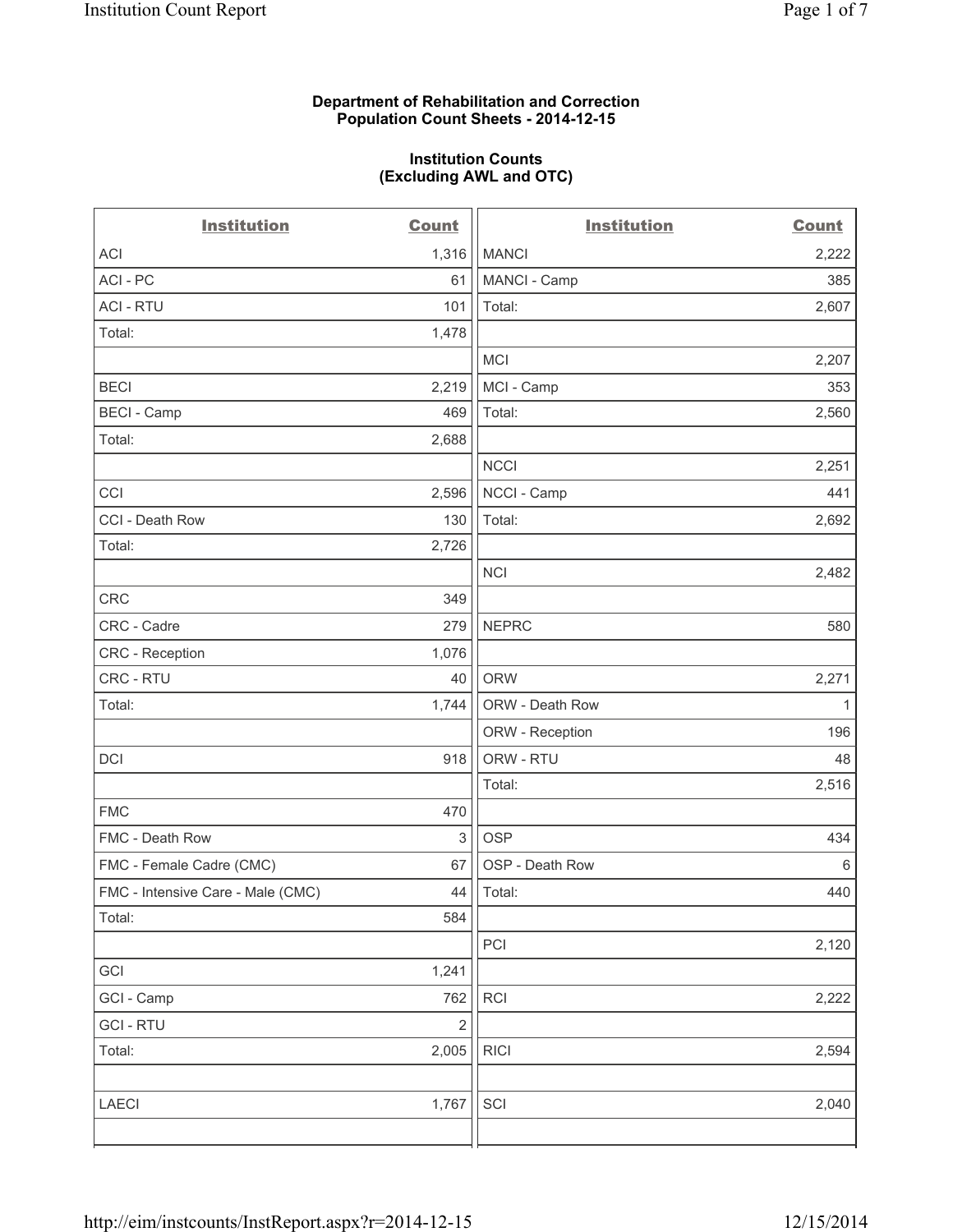|                          |       |                  | <b>Total Population:</b> | 50,705 |
|--------------------------|-------|------------------|--------------------------|--------|
|                          |       |                  |                          |        |
|                          |       | Total:           |                          | 1,401  |
| Total:                   | 2,588 | WCI - RTU        |                          | 99     |
| MACI - Minimum           | 1,423 | <b>WCI</b>       |                          | 1,302  |
| <b>MACI</b>              | 1,165 |                  |                          |        |
|                          |       | Total:           |                          | 1,109  |
| Total:                   | 1,635 | <b>TOCI - PC</b> |                          | 107    |
| <b>LORCI - Reception</b> | 1,163 | <b>TOCI</b>      |                          | 1,002  |
| LORCI - Cadre            | 221   |                  |                          |        |
| LORCI                    | 251   | Total:           |                          | 1,538  |
|                          |       | TCI - Camp       |                          | 449    |
| LOCI                     | 2,284 | <b>TCI</b>       |                          | 1,089  |
| Total:                   | 2,136 | Total:           |                          | 1,251  |
| LECI - Camp              | 174   | SOCF - RTU       |                          | 60     |
|                          |       |                  |                          |        |
| LECI                     | 1,962 | <b>SOCF</b>      |                          | 1,191  |

\* The Total Population includes 37 Offenders with Reason Codes 30 & 31. \*\* The Total Population includes 32 Offenders with Reason Code 0A.

## **Male Population by Security Level (Include AWL and Exclude OTC)**

| <b>Security Level</b>  | <b>Body</b> | <b>AWL</b> | $(-OTC)$ | <b>Total</b> |
|------------------------|-------------|------------|----------|--------------|
| Total Level 5          | 121         |            |          | 121          |
| Total Level 4          | 1,821       | 29         | 20       | 1,830        |
| Total Level 3          | 11,440      | 127        | 91       | 11,476       |
| Total Level 2          | 17,343      | 247        | 177      | 17,413       |
| Total Level 1          | 15,655      | 233        | 129      | 15,759       |
| <b>Total Death Row</b> | 140         | $\Omega$   | 0        | 140          |
| <b>Total Male</b>      | 46,520      | 637        | 418      | 46,739       |

## **Female Population by Institution (Include AWL and Exclude OTC)**

| <b>Institution</b>       | <b>Body</b> | <b>AWL</b> | $(-OTC)$ | <b>Total</b> |
|--------------------------|-------------|------------|----------|--------------|
| <b>DCI</b>               | 918         | 12         | 4        | 926          |
| <b>FMC</b>               | 25          | 6          |          | 30           |
| FMC - Female Cadre (CMC) | 67          |            | 0        | 68           |
| <b>NEPRC</b>             | 580         | 18         | 5        | 593          |
| <b>ORW</b>               | 2,270       | 55         | 24       | 2,301        |
| <b>ORW - Death Row</b>   |             | 0          | 0        |              |
| ORW - Reception          | 196         | 0          | 0        | 196          |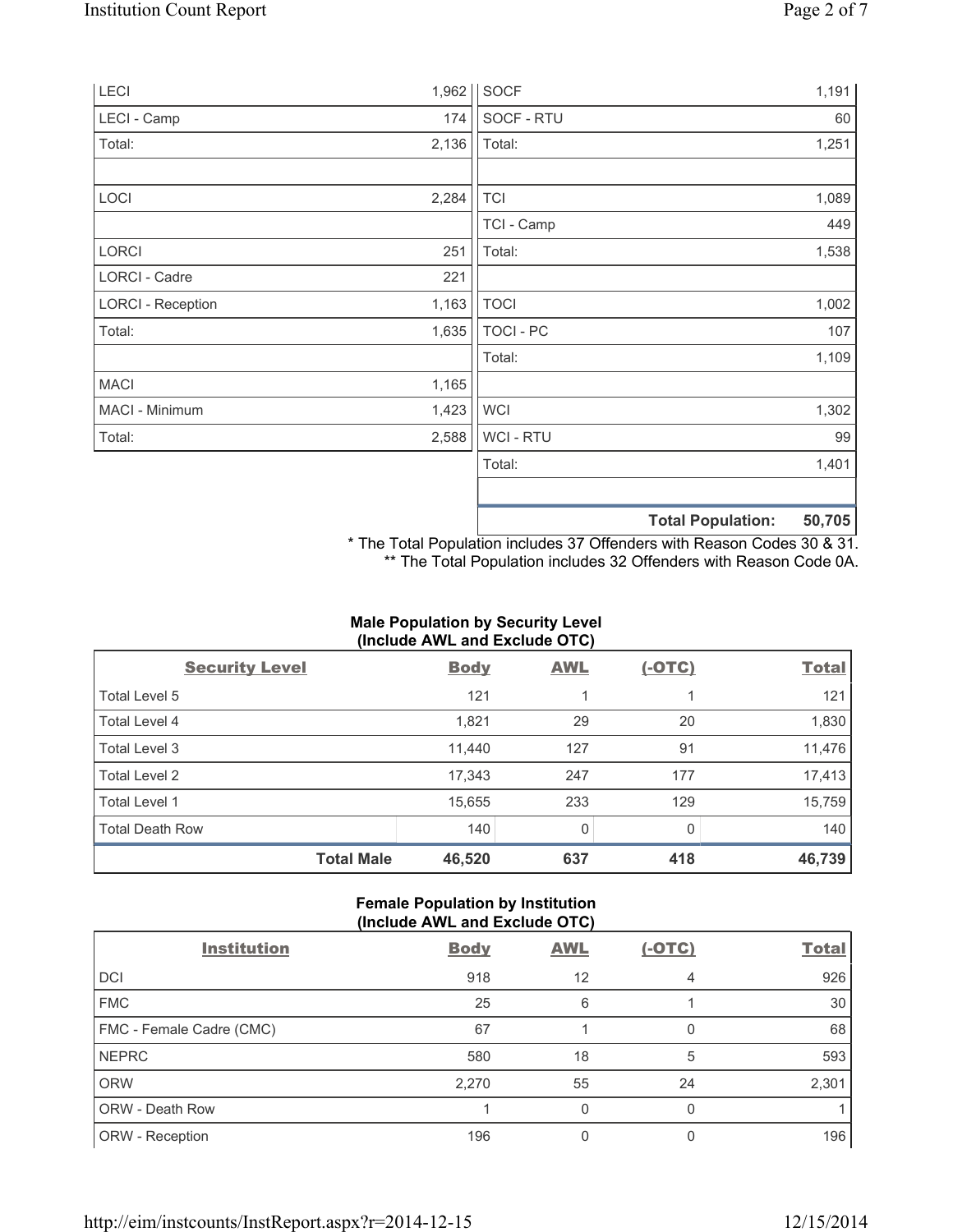| <b>ORW - RTU</b> |                          | 48     |     |     | 48     |
|------------------|--------------------------|--------|-----|-----|--------|
|                  | <b>Total Female</b>      | 4.105  | 92  | 34  | 4,163  |
|                  |                          |        |     |     |        |
|                  | <b>Total Population:</b> | 50,625 | 729 | 452 | 50,902 |

### **Male Population by Institution: Security Level 5 (Include AWL and Exclude OTC)**

|              | <b>Institution</b>   | <b>Body</b> | <b>AWL</b> | $(-OTC)$ | <b>Total</b> |
|--------------|----------------------|-------------|------------|----------|--------------|
| <b>LORCI</b> |                      |             |            |          |              |
| <b>OSP</b>   |                      | 117         |            |          |              |
| <b>SOCF</b>  |                      |             |            |          |              |
|              | <b>Total Level 5</b> | 121         |            |          | 121          |

## **Male Population by Institution: Security Level 4 (Include AWL and Exclude OTC)**

| <b>Institution</b>       |                      | <b>Body</b>    | <b>AWL</b>          | $(-OTC)$     | <b>Total</b>   |
|--------------------------|----------------------|----------------|---------------------|--------------|----------------|
| <b>BECI</b>              |                      | 1              | 0                   | $\mathsf 0$  |                |
| <b>CRC</b>               |                      | 17             | $\mathsf{O}\xspace$ | $\mathsf 0$  | 17             |
| CRC - Cadre              |                      | $\mathbf{1}$   | $\mathsf{O}\xspace$ | $\mathsf 0$  | $\mathbf{1}$   |
| CRC - Reception          |                      | $\sqrt{3}$     | 0                   | $\mathsf 0$  | 3              |
| CRC - RTU                |                      | $\mathbf{1}$   | $\mathsf 0$         | $\mathsf 0$  | 1              |
| LECI                     |                      | $\overline{2}$ | $\mathsf{O}\xspace$ | $\mathsf 0$  | $\overline{2}$ |
| LOCI                     |                      | 19             | $\mathsf{O}\xspace$ | $\mathsf 0$  | $19$           |
| <b>LORCI</b>             |                      | $\overline{4}$ | $\overline{2}$      | $\mathbf{1}$ | $\sqrt{5}$     |
| <b>LORCI - Reception</b> |                      | $\mathbf{1}$   | 1                   | $\mathsf 0$  | $\sqrt{2}$     |
| <b>MANCI</b>             |                      | 15             | $\mathsf 0$         | $\mathsf 0$  | 15             |
| MCI                      |                      | $\,6\,$        | $\mathsf{O}\xspace$ | $\mathsf 0$  | $\,6$          |
| <b>NCCI</b>              |                      | $\sqrt{5}$     | $\mathsf 0$         | $\mathsf 0$  | $\sqrt{5}$     |
| <b>OSP</b>               |                      | 309            | 5                   | 5            | 309            |
| <b>RCI</b>               |                      | 9              | 0                   | $\mathbf 0$  | $\overline{9}$ |
| <b>SOCF</b>              |                      | 1,118          | 13                  | 13           | 1,118          |
| SOCF - RTU               |                      | 60             | $\mathsf 0$         | $\mathsf 0$  | 60             |
| <b>TCI</b>               |                      | $\overline{4}$ | $\overline{7}$      | $\mathbf 0$  | 11             |
| <b>TOCI</b>              |                      | 193            | $\mathsf{O}\xspace$ | $\mathbf 0$  | 193            |
| <b>TOCI - PC</b>         |                      | 40             | $\mathsf{O}\xspace$ | $\mathsf 0$  | 40             |
| <b>WCI</b>               |                      | 13             | $\mathbf{1}$        | 1            | 13             |
|                          | <b>Total Level 4</b> | 1,821          | 29                  | 20           | 1,830          |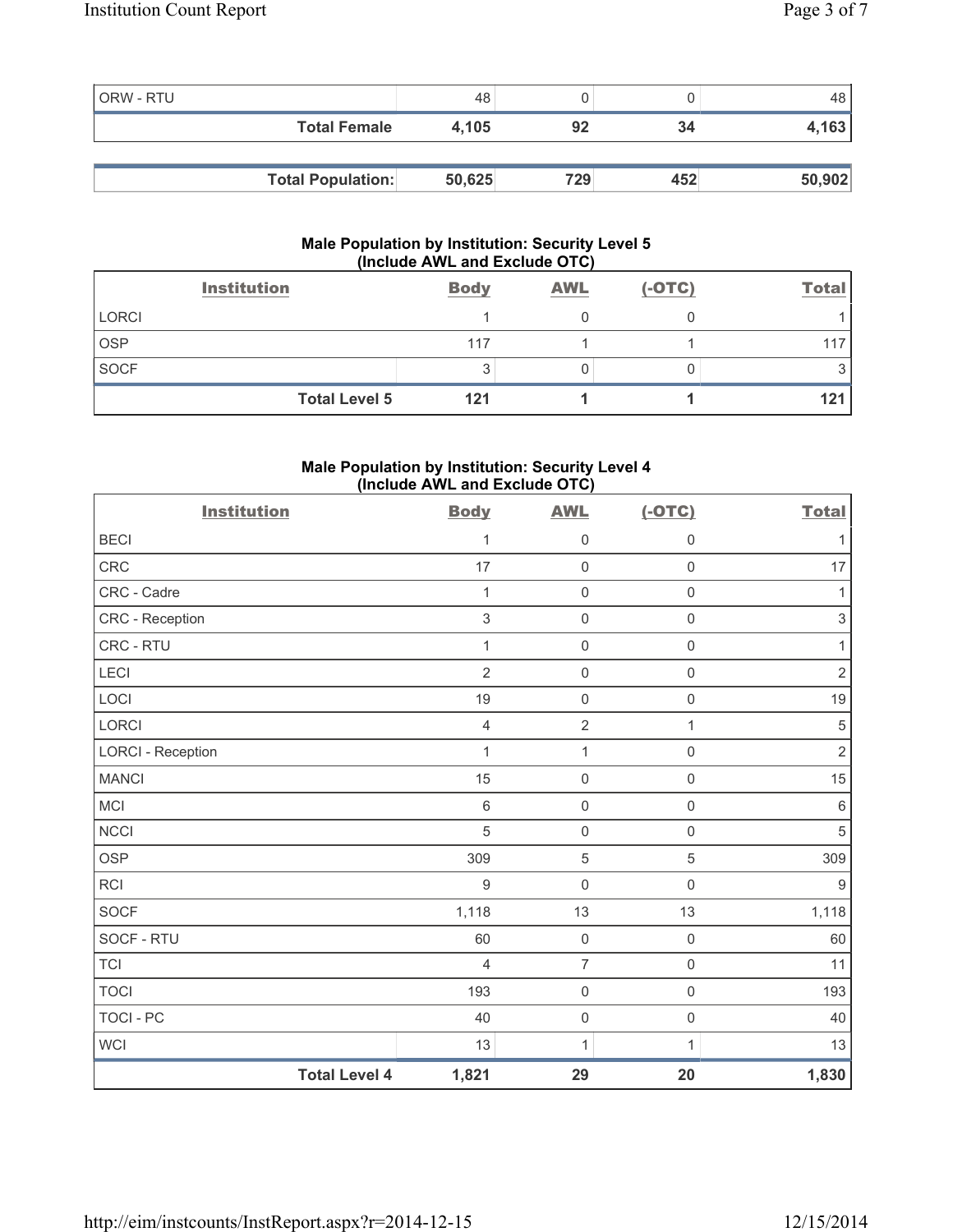| <b>Institution</b>                | $($ moludo Arra and Exclude OTO $)$<br><b>Body</b> | <b>AWL</b>          | $(-OTC)$            | <b>Total</b>   |
|-----------------------------------|----------------------------------------------------|---------------------|---------------------|----------------|
| ACI                               | 15                                                 | $\overline{2}$      | 0                   | 17             |
| <b>BECI</b>                       | $\overline{4}$                                     | $\mathsf 0$         | $\mathsf{O}\xspace$ | $\overline{4}$ |
| CCI                               | $\overline{2}$                                     | $\mathsf 0$         | $\mathsf{O}\xspace$ | $\overline{2}$ |
| CRC                               | 102                                                | $\mathbf 2$         | $\overline{2}$      | 102            |
| CRC - Cadre                       | 203                                                | $\mathsf 0$         | $\mathsf 0$         | 203            |
| CRC - Reception                   | 655                                                | 13                  | 12                  | 656            |
| CRC - RTU                         | 21                                                 | $\mathbf 0$         | $\mathsf{O}\xspace$ | 21             |
| <b>FMC</b>                        | 1                                                  | $\mathbf 1$         | $\mathsf{O}\xspace$ | $\sqrt{2}$     |
| FMC - Intensive Care - Male (CMC) | $\,8\,$                                            | $\mathsf{O}\xspace$ | $\mathsf{O}\xspace$ | $\,8\,$        |
| GCI                               | $\overline{2}$                                     | $\mathbf 0$         | $\mathsf 0$         | $\sqrt{2}$     |
| <b>LAECI</b>                      | $\mathsf 3$                                        | $\mathbf 0$         | $\mathsf{O}\xspace$ | $\mathfrak{S}$ |
| LECI                              | 1,887                                              | 16                  | 14                  | 1,889          |
| LORCI                             | 83                                                 | $20\,$              | $18$                | 85             |
| LORCI - Cadre                     | 203                                                | $\mathsf 0$         | $\mathsf{O}\xspace$ | 203            |
| <b>LORCI - Reception</b>          | 680                                                | $\mathsf{O}\xspace$ | $\mathsf{O}\xspace$ | 680            |
| <b>MACI</b>                       | $\overline{2}$                                     | $\mathsf{O}\xspace$ | $\mathsf{O}\xspace$ | $\overline{2}$ |
| <b>MANCI</b>                      | 2,177                                              | 18                  | 14                  | 2,181          |
| MCI                               | $10$                                               | $\mathsf{O}\xspace$ | $\mathsf{O}\xspace$ | $10$           |
| <b>NCCI</b>                       | $9\,$                                              | $\mathsf{O}\xspace$ | $\mathsf{O}\xspace$ | $9\,$          |
| <b>NCI</b>                        | 13                                                 | $\mathsf{O}\xspace$ | $\mathsf 0$         | 13             |
| PCI                               | 40                                                 | $\overline{2}$      | $\mathsf 0$         | 42             |
| RCI                               | 2,002                                              | 29                  | 20                  | 2,011          |
| <b>RICI</b>                       | $\,8\,$                                            | $\mathbf 1$         | $\mathbf{1}$        | $\,8\,$        |
| SCI                               | 1                                                  | $\mathbf 0$         | $\mathsf{O}\xspace$ | $\mathbf{1}$   |
| SOCF                              | 69                                                 | $\mathsf 0$         | $\mathsf{O}\xspace$ | 69             |
| <b>TCI</b>                        | 1,021                                              | 15                  | $\,6\,$             | 1,030          |
| TCI - Camp                        | $\mathbf{1}$                                       | $\mathsf{O}\xspace$ | $\mathsf{O}\xspace$ | $\mathbf{1}$   |
| <b>TOCI</b>                       | 803                                                | $\mathbf 1$         | $\mathbf{1}$        | 803            |
| <b>TOCI - PC</b>                  | 67                                                 | $\mathsf{O}\xspace$ | $\mathsf{O}\xspace$ | 67             |
| <b>WCI</b>                        | 1,254                                              | $\boldsymbol{7}$    | $\mathfrak{S}$      | 1,258          |
| <b>WCI - RTU</b>                  | 94                                                 | $\mathsf{O}\xspace$ | $\mathsf{O}\xspace$ | 94             |
| <b>Total Level 3</b>              | 11,440                                             | 127                 | 91                  | 11,476         |

### **Male Population by Institution: Security Level 3 (Include AWL and Exclude OTC)**

## **Male Population by Institution: Security Level 2 (Include AWL and Exclude OTC)**

| <b>Institution</b> | <b>Body</b> | <b>AWL</b><br><b>Contract Contract Contract Contract</b> | TC) | <u>Total</u> |
|--------------------|-------------|----------------------------------------------------------|-----|--------------|
| <b>AC</b>          | 570         |                                                          |     | 573<br>ں ، ں |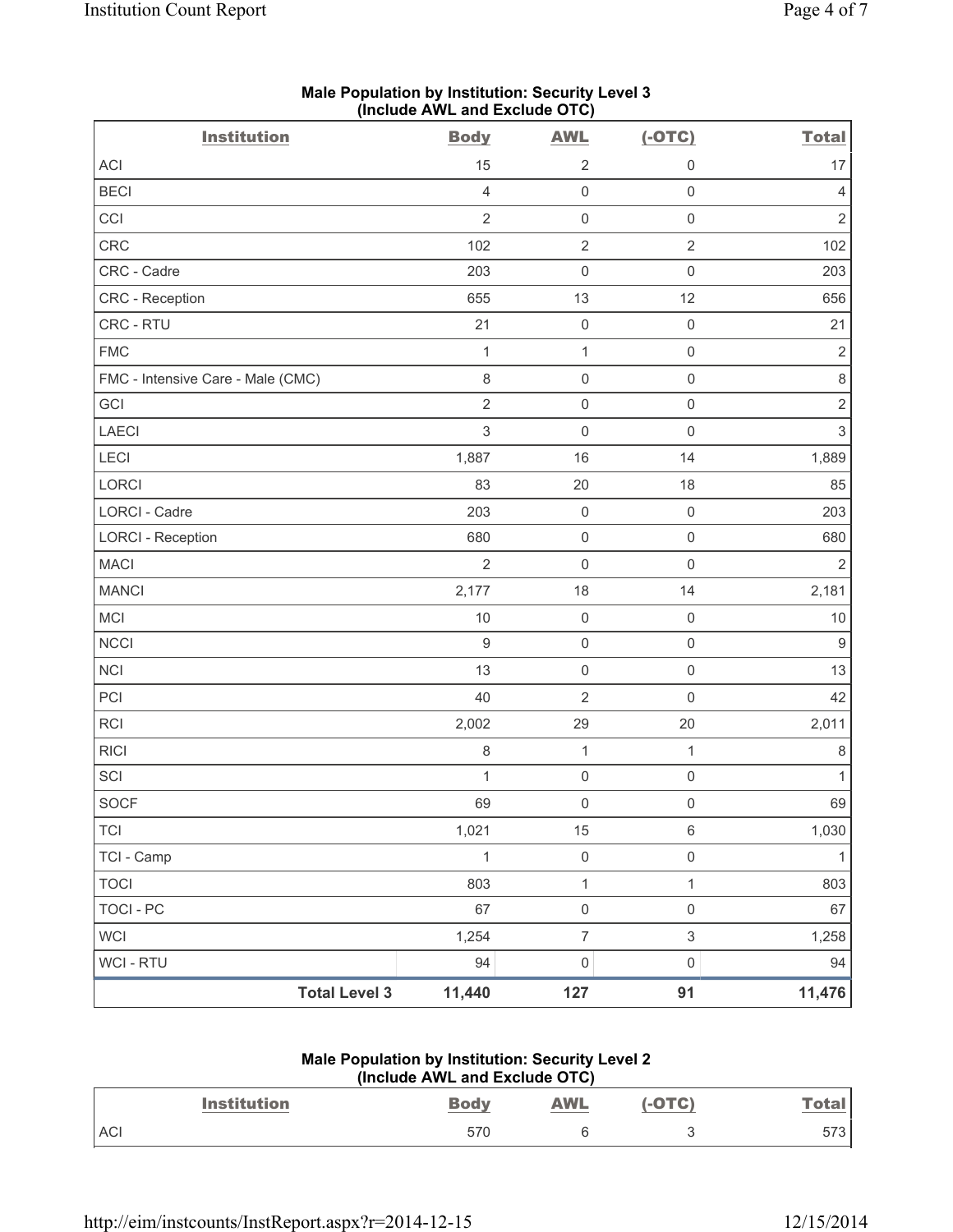| ACI - PC                          | 46             | 0                         | $\mathbf 0$               | 46             |
|-----------------------------------|----------------|---------------------------|---------------------------|----------------|
| <b>ACI - RTU</b>                  | 64             | $\mathsf 0$               | $\mathsf{O}\xspace$       | 64             |
| <b>BECI</b>                       | 1,516          | 21                        | 15                        | 1,522          |
| <b>BECI</b> - Camp                | $\mathbf{1}$   | $\mathbf 0$               | $\mathbf 0$               | 1              |
| CCI                               | 1,718          | 11                        | 8                         | 1,721          |
| CRC                               | 100            | $\ensuremath{\mathsf{3}}$ | $\sqrt{2}$                | 101            |
| CRC - Cadre                       | 66             | $\mathsf{O}\xspace$       | $\mathsf{O}\xspace$       | 66             |
| CRC - Reception                   | 176            | 4                         | $\overline{4}$            | 176            |
| CRC - RTU                         | 16             | $\mathsf{O}\xspace$       | $\mathsf{O}\xspace$       | 16             |
| CRC - Youth                       | $\mathsf 0$    | $\ensuremath{\mathsf{3}}$ | $\ensuremath{\mathsf{3}}$ | $\mathbf 0$    |
| <b>FMC</b>                        | 8              | $\mathsf{O}\xspace$       | $\mathsf{O}\xspace$       | $\,8\,$        |
| FMC - Intensive Care - Male (CMC) | 23             | $\mathsf 0$               | $\mathsf{O}\xspace$       | 23             |
| GCI                               | 778            | 6                         | $\,$ 5 $\,$               | 779            |
| <b>GCI-RTU</b>                    | $\overline{2}$ | 0                         | $\mathbf 0$               | $\overline{2}$ |
| <b>LAECI</b>                      | 1,078          | 15                        | 13                        | 1,080          |
| LECI                              | 63             | $\mathbf 0$               | $\mathsf{O}\xspace$       | 63             |
| LOCI                              | 1,107          | 15                        | 10                        | 1,112          |
| LORCI                             | 99             | 25                        | 22                        | 102            |
| LORCI - Cadre                     | 15             | $\mathsf{O}\xspace$       | $\mathsf{O}\xspace$       | 15             |
| <b>LORCI - Reception</b>          | 356            | 4                         | $\overline{4}$            | 356            |
| <b>MACI</b>                       | 1,163          | 8                         | $\overline{7}$            | 1,164          |
| <b>MANCI</b>                      | 12             | $\mathbf 1$               | 1                         | 12             |
| MCI                               | 1,673          | 21                        | 16                        | 1,678          |
| MCI - Camp                        | $\mathbf{1}$   | 0                         | $\mathbf 0$               | 1              |
| <b>NCCI</b>                       | 1,652          | 32                        | 25                        | 1,659          |
| NCCI - Camp                       | 16             | $\mathbf{1}$              | $\mathbf{1}$              | $16\,$         |
| $\sf NCI$                         | 1,679          | $30\,$                    | 23                        | 1,686          |
| PCI                               | 809            | 14                        | $\sqrt{2}$                | 821            |
| <b>RCI</b>                        | 211            | $\ensuremath{\mathsf{3}}$ | $\mathbf{1}$              | 213            |
| <b>RICI</b>                       | 1,230          | $17$                      | $\,8\,$                   | 1,239          |
| SCI                               | 1,033          | $\overline{7}$            | $\overline{4}$            | 1,036          |
| <b>TCI</b>                        | 18             | $\mathsf{O}\xspace$       | $\mathsf{O}\xspace$       | 18             |
| <b>TOCI</b>                       | $\sqrt{5}$     | $\mathsf{O}\xspace$       | $\mathsf{O}\xspace$       | $\,$ 5 $\,$    |
| <b>WCI</b>                        | 35             | $\mathsf{O}\xspace$       | $\mathsf{O}\xspace$       | 35             |
| WCI - RTU                         | 4              | $\mathsf{O}\xspace$       | $\mathsf{O}\xspace$       | $\overline{4}$ |
| <b>Total Level 2</b>              | 17,343         | 247                       | 177                       | 17,413         |

## **Male Population by Institution: Security Level 1 (Include AWL and Exclude OTC)**

| Institution | AWL | י הדה |  |
|-------------|-----|-------|--|
|             |     |       |  |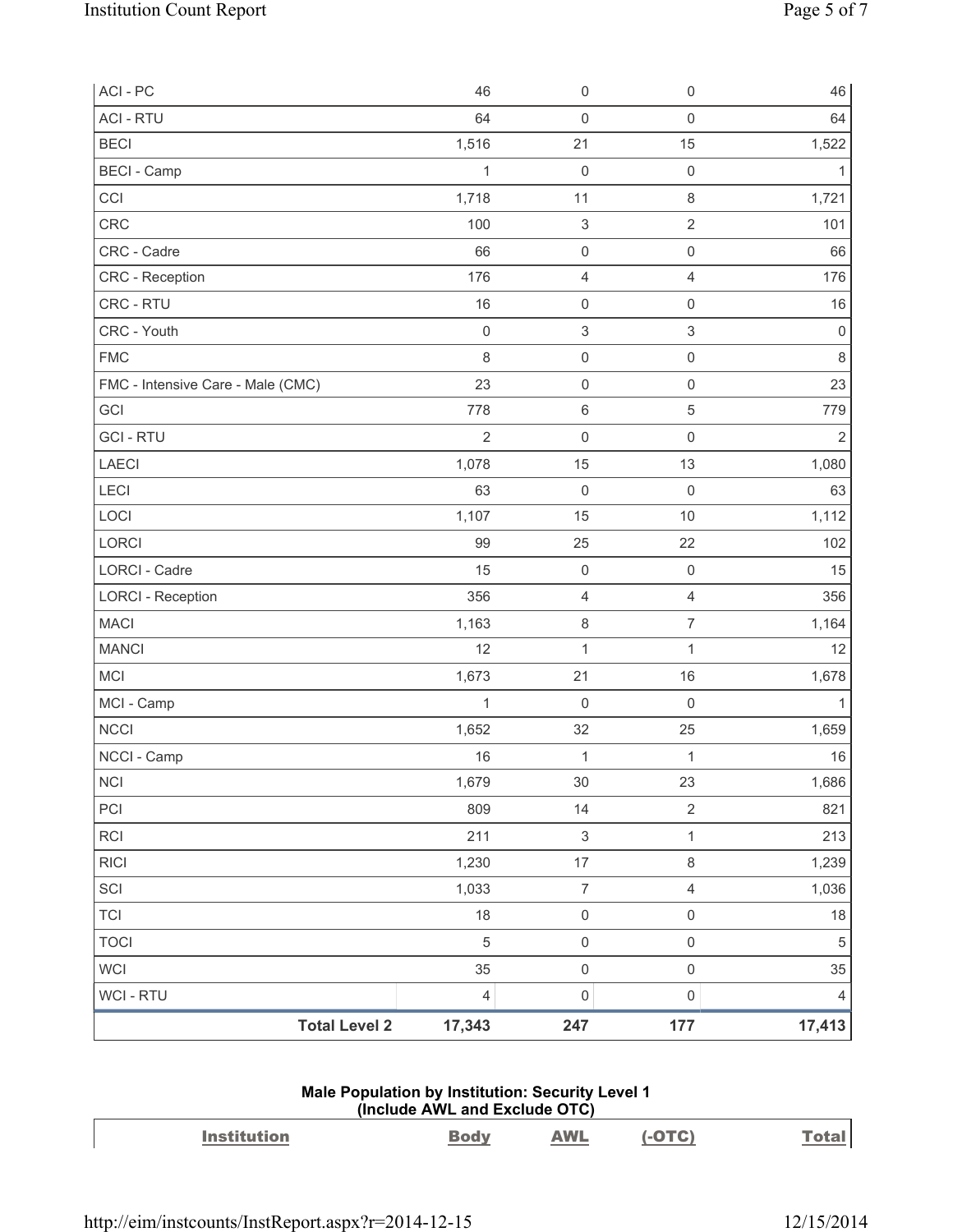| <b>Total Level 1</b>              | 15,655           | 233                         | 129                        | 15,759                    |
|-----------------------------------|------------------|-----------------------------|----------------------------|---------------------------|
| TCI - Camp                        | 448              | $\sqrt{2}$                  | $\mathsf{O}\xspace$        | 450                       |
| <b>TCI</b>                        | 46               | $\,8\,$                     | $\ensuremath{\mathsf{3}}$  | 51                        |
| SCI                               | 1,006            | $\boldsymbol{9}$            | $\overline{7}$             | 1,008                     |
| <b>RICI</b>                       | 1,356            | 18                          | 8                          | 1,366                     |
| PCI                               | 1,271            | 32                          | 14                         | 1,289                     |
| <b>OSP</b>                        | $\boldsymbol{7}$ | $\mathsf{O}\xspace$         | $\mathsf{O}\xspace$        | $\overline{7}$            |
| <b>NCI</b>                        | 790              | $\,8\,$                     | $\overline{4}$             | 794                       |
| NCCI - Camp                       | 425              | $\mathbf{1}$                | $\mathsf{O}\xspace$        | 426                       |
| <b>NCCI</b>                       | 585              | 18                          | 7                          | 596                       |
| MCI - Camp                        | 352              | $\overline{2}$              | $\overline{2}$             | 352                       |
| MCI                               | 518              | $\,8\,$                     | $\,$ 5 $\,$                | 521                       |
| MANCI - Camp                      | 385              | 4                           | $\overline{4}$             | 385                       |
| <b>MANCI</b>                      | 18               | $\overline{7}$              | $\,$ 5 $\,$                | 20                        |
| MACI - Minimum                    | 1,423            | 24                          | 17                         | 1,430                     |
| <b>LORCI - Reception</b>          | 124              | $\mathsf{O}\xspace$         | $\mathsf{O}\xspace$        | 124                       |
| <b>LORCI - Cadre</b>              | 3                | $\mathsf{O}\xspace$         | $\mathsf{O}\xspace$        | $\ensuremath{\mathsf{3}}$ |
| LORCI                             | 64               | 16                          | 15                         | 65                        |
| LOCI                              | 1,158            | 11                          | 4                          | 1,165                     |
| LECI - Camp                       | 174              | $\mathsf{O}\xspace$         | $\mathsf{O}\xspace$        | 174                       |
| LECI                              | 10               | $10$<br>$\sqrt{2}$          | $\mathbf{1}$               | 11                        |
| <b>LAECI</b>                      | 686              |                             | 8                          | 762<br>688                |
| GCI<br>GCI - Camp                 | 762              | $10$<br>$\mathsf{O}\xspace$ | $\,$ 5 $\,$<br>$\mathsf 0$ |                           |
| FMC - Intensive Care - Male (CMC) | 13<br>461        | $\mathbf 0$                 | $\mathsf 0$                | 13<br>466                 |
| <b>FMC</b>                        | 436              | $\mathbf 5$                 | $\mathbf{1}$               | 440                       |
| CRC - RTU                         | $\overline{2}$   | $\mathsf{O}\xspace$         | $\mathsf{O}\xspace$        | $\overline{2}$            |
| CRC - Reception                   | 239              | $\overline{4}$              | $\overline{4}$             | 239                       |
| CRC - Cadre                       | $9\,$            | $\mathsf{O}\xspace$         | $\mathsf 0$                | $9\,$                     |
| <b>CRC</b>                        | 60               | $\ensuremath{\mathsf{3}}$   | $\,$ 3 $\,$                | 60                        |
| CCI                               | 876              | $\,$ 5 $\,$                 | $\mathbf{1}$               | 880                       |
| <b>BECI - Camp</b>                | 467              | $\mathbf{1}$                | $\mathsf 0$                | 468                       |
| <b>BECI</b>                       | 698              | 16                          | 8                          | 706                       |
| <b>ACI - RTU</b>                  | 37               | $\mathbf 0$                 | $\mathsf{O}\xspace$        | 37                        |
| ACI - PC                          | 15               | $\mathsf{O}\xspace$         | $\mathsf{O}\xspace$        | 15                        |
| ACI                               | 731              | $\boldsymbol{9}$            | $\ensuremath{\mathsf{3}}$  | 737                       |

# **High Offender ID's**